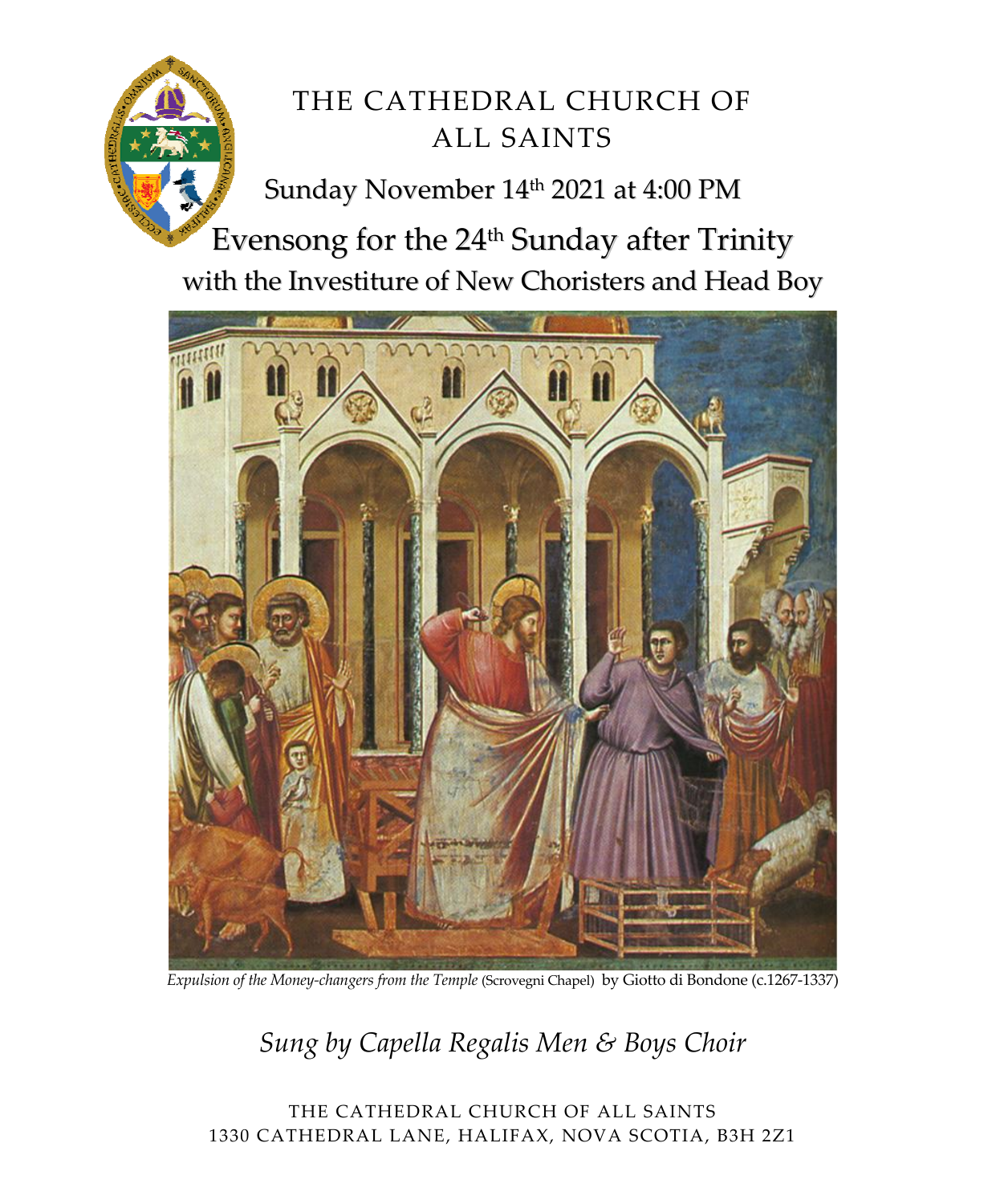

### CAPELLA REGALIS MEN & BOYS CHOIR **Nick Halley, Director**

#### SENIOR CHOIR

*Senior Choristers*  Wyn Burkhart Owen Landry Augustin Timo Monge Daniel Sneddon

*Regular Choristers* Lucas Tang

*Junior Choristers*  Lewis Affleck Gerasimos Delorey Donald Edwin Gibson JingBo Jacob Tu

#### PROBATIONERS PROGRAM

Joseph Barry Leo Barry Calvin Chhangur Nikolaos Delorey Gavin Hilchey

Lochlan Sachdev Jonah Sneddon David Wang Gabriel Yu

**MEN** *(\* = former boy chorister)*

| <b>ALTOS</b>           | <b>TENORS</b>         | <b>BASSES</b>    |
|------------------------|-----------------------|------------------|
| Benedict Sergio Astan* | Peter Dietz*          | Simon Blake      |
| Scott Beard            | Yanik Gosselin        | Shaylan Burkhart |
| Ryley Buffett*         | Paul Rogers           | Dylan Chang*     |
| Samuel Segun           | Samuel Swain*         | Trevor Hannon*   |
| Hendrik Fisher         | Luc Therien*          | Kip Johnson      |
| Sean Sneddon*          | Jamie Whitley         | Carter McElman*  |
|                        | Peter Wilkinson       | Gabriel O'Brien* |
|                        | Atticus North Wright* |                  |
|                        |                       |                  |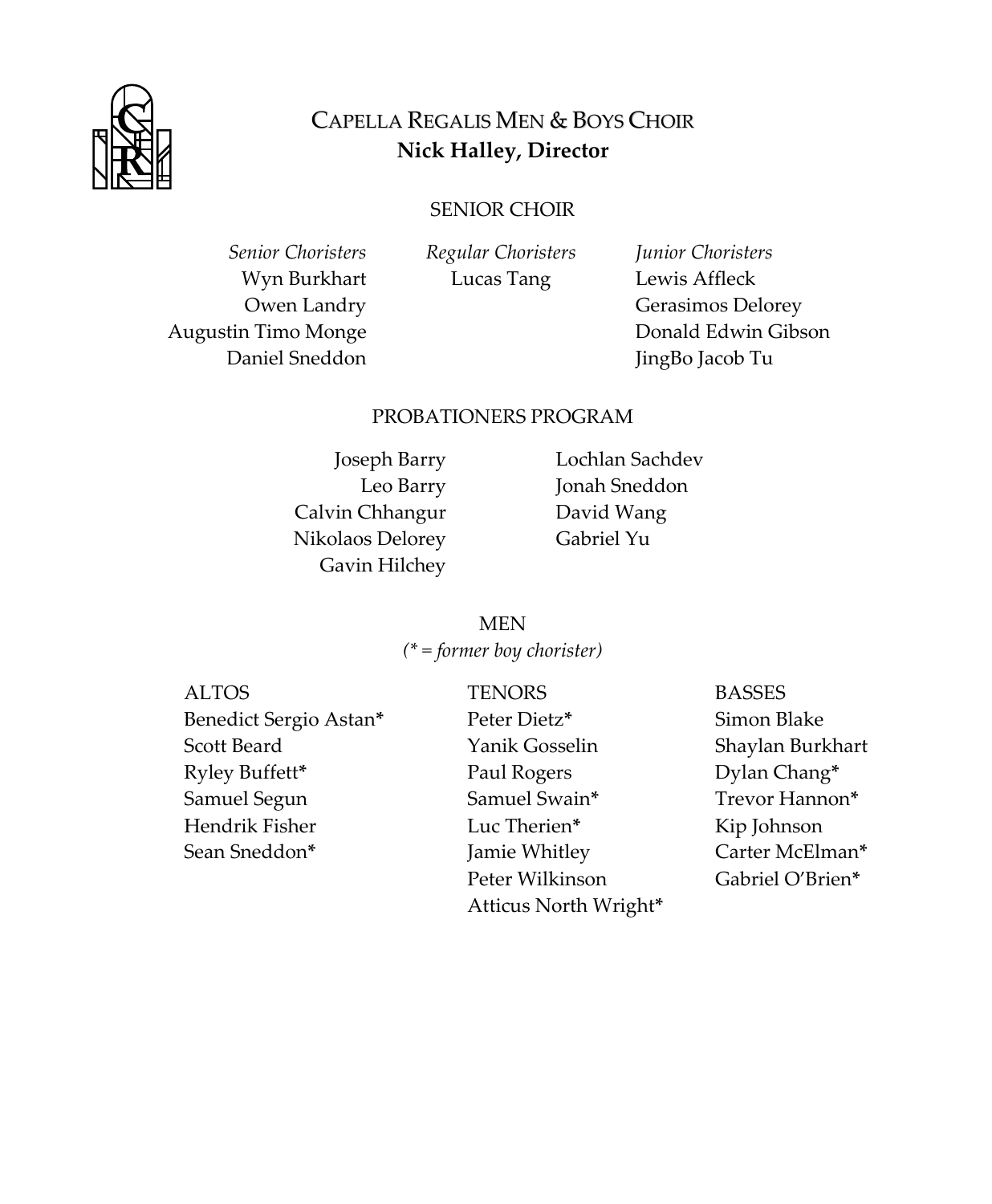## ORDER OF WORSHIP

*The congregation stands as the choir enters.*

**Introit** Teach Me, O Lord T. ATTWOOD (1765‐1838)

Teach me O Lord, the way of thy statutes, and I shall keep it unto the end.

#### **Opening Sentence**

*The congregation remains standing for the exhortation and kneels when called to confession.*

#### **Exhortation**

DEARLY beloved brethren, the Scripture moveth us in sundry places to acknowledge and confess our manifold sins and wickedness; and that we should not dissemble nor cloke them before the face of Almighty God our heavenly Father; but confess them with an humble, lowly, penitent, and obedient heart; to the end that we may obtain forgiveness of the same, by his infinite goodness and mercy.

 And although we ought at all times humbly to acknowledge our sins before God; yet ought we most chiefly so to do, when we assemble and meet together to render thanks for the great benefits that we have received at his hands, to set forth his most worthy praise, to hear his most holy Word, and to ask those things which are requisite and necessary, as well for the body as the soul.

 Wherefore I pray and beseech you, as many as are here present, to accompany me with a pure heart and humble voice unto the throne of the heavenly grace.

#### **Confession**

ALMIGHTY and most merciful Father, **We have erred and strayed from thy ways like lost sheep, We have followed too much the devices and desires of our own hearts, We have offended against thy holy laws, We have left undone those things which we ought to have done, And we have done those things which we ought not to have done; And there is no health in us. But thou, O Lord, have mercy upon us, miserable offenders. Spare thou them, O God, which confess their faults. Restore thou them that are penitent; According to thy promises declared unto mankind in Christ Jesu our Lord. And grant, O most merciful Father,** for his sake, That we may hereafter live a godly, righteous, and sober life, To the glory of thy **holy Name. Amen.**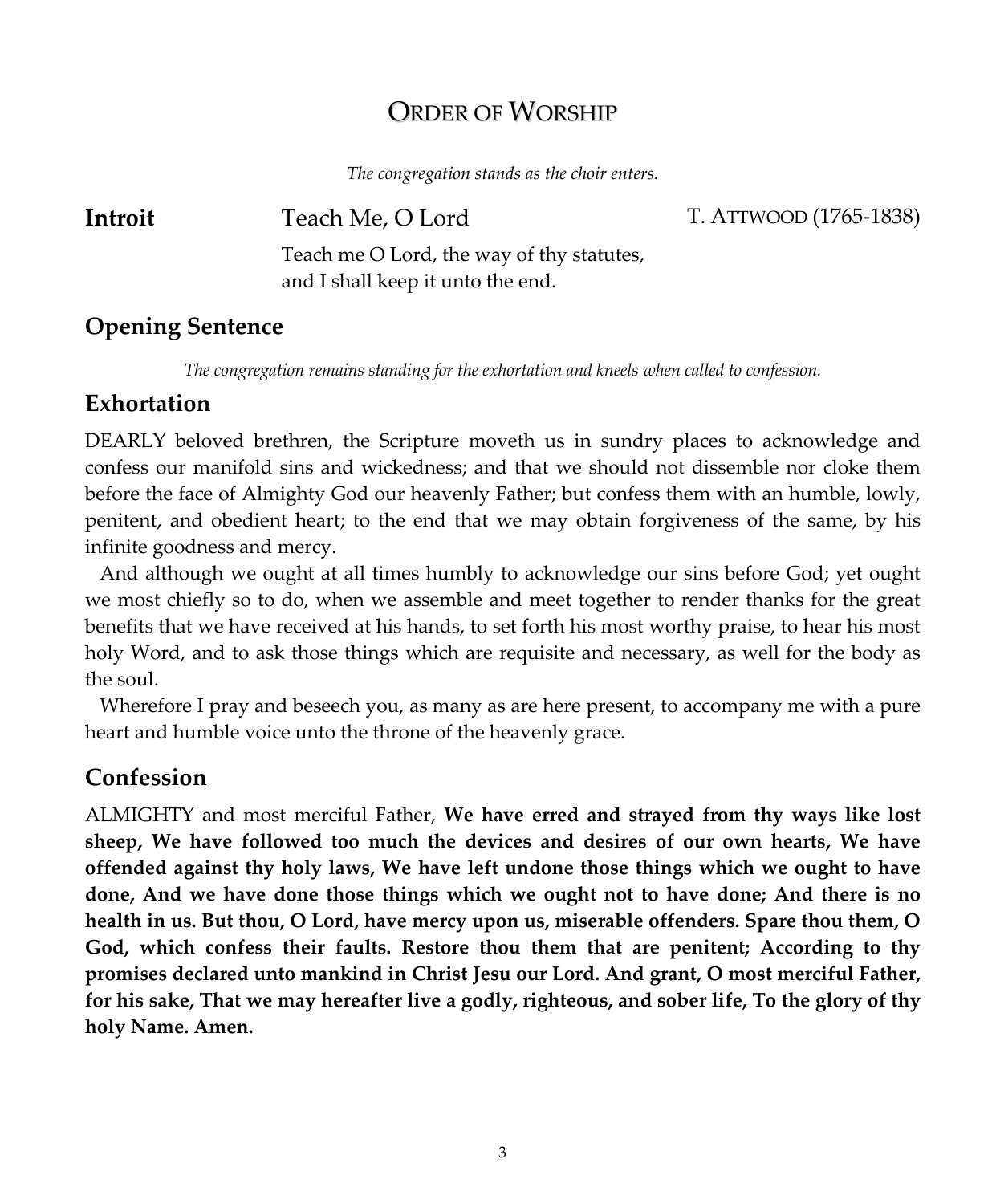## **Absolution**

ALMIGHTY God, the Father of our Lord Jesus Christ, who desireth not the death of a sinner, but rather that he may turn from his wickedness, and live, hath given power and commandment to his Ministers, to declare and pronounce to his people, being penitent, the Absolution and Remission of their sins.

 He pardoneth and absolveth all them that truly repent and unfeignedly believe his holy Gospel.

 Wherefore we beseech him to grant us true repentance and his Holy Spirit, that those things may please him which we do at this present, and that the rest of our life hereafter may be pure and holy; so that at the last we may come to his eternal joy; through Jesus Christ our Lord. *Amen*.

#### **The Lord's Prayer**

OUR Father **who art in heaven, Hallowed be thy Name, Thy kingdom come, Thy will be done,** on earth as it is in heaven. Give us this day our daily bread; And forgive us our trespasses, As **we forgive them that trespass against us; And lead us not into temptation, But deliver us from evil. For thine is the kingdom, the power, and the glory, For ever and ever. Amen.**

| Preces                                  | WM. SMITH OF DURHAM (C.1603-45)                 |  |
|-----------------------------------------|-------------------------------------------------|--|
| Precentor:                              | Choir:                                          |  |
| O Lord, open thou our lips;             | And our mouth shall show forth thy praise.      |  |
| O God, make speed to save us;           | O Lord, make haste to help us.                  |  |
|                                         | The congregation stands for the "Gloria Patri". |  |
| GLORY be to the Father, and to the Son, | As it was in the beginning, is now,             |  |
| and to the Holy Ghost;                  | and ever shall be, world without end. Amen.     |  |
| Praise ye the Lord;                     | The Lord's Name be praised.                     |  |

*The congregation sits after the choir sings the first verse of the psalm and stands for the "Gloria Patri" as the choir sings the last verse.*

#### **Psalm 145** *Exaltabo te, Deus* T. NORRIS & C. V. STANFORD

I WILL magnify thee, my God and King: / and I will praise thy Name for ever and ever.

2 Every day will I give thanks unto thee, / and praise thy Name for ever and ever.

3 Great is the Lord, and highly to be praised; / there is no end of his greatness.

4 One generation shall praise thy works unto another, / and declare thy mighty deeds.

5 As for me, I will be talking of thy worship, / thy glory, thy praise, and wondrous works.

6 And men shall speak of the might of thy marvellous acts; / and I will also tell of thy greatness.

7 The memorial of thy abundant kindness shall be showed; / and men shall sing of thy righteousness.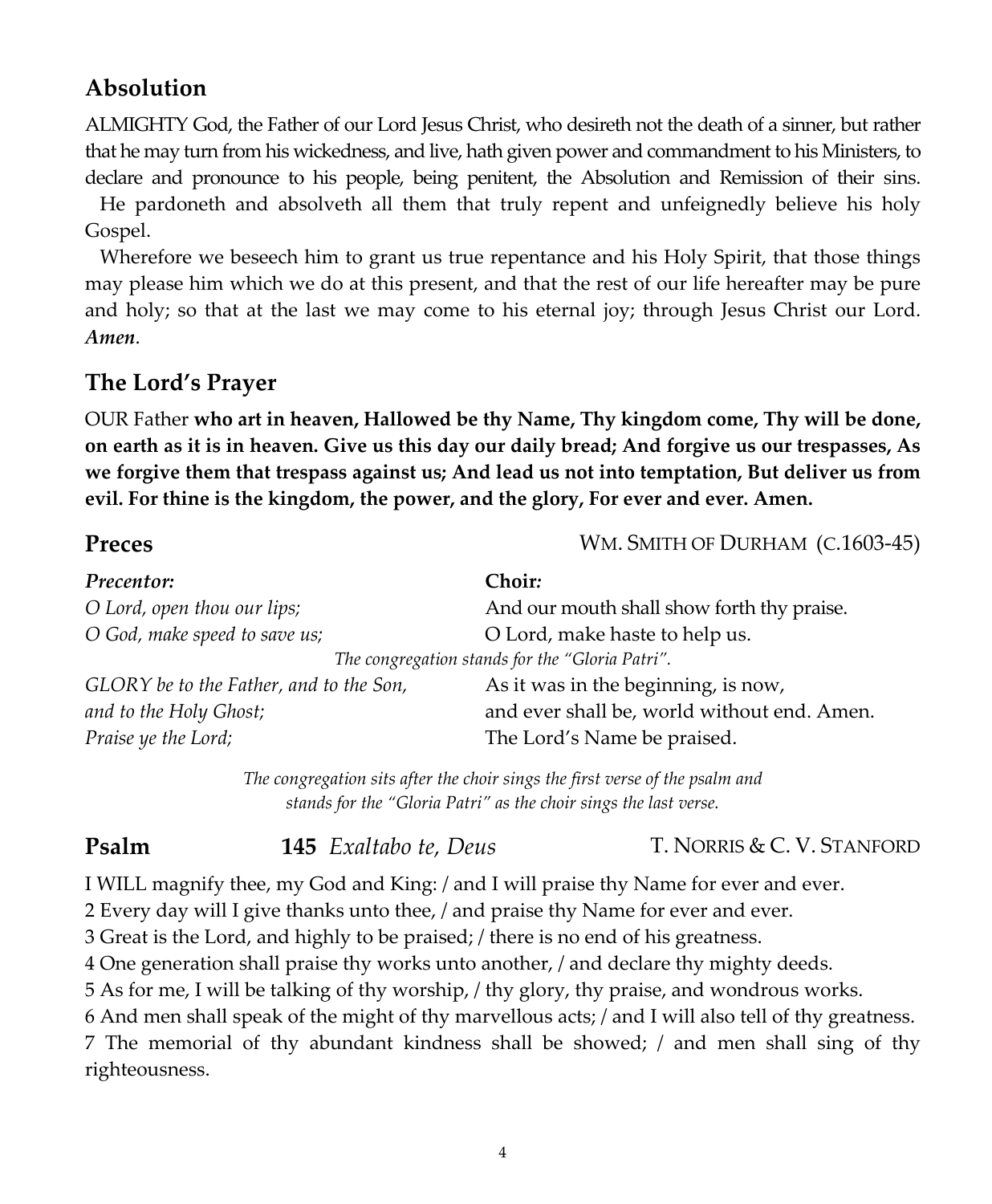8 The Lord is gracious and merciful, / longsuffering, and of great kindness.

9 The Lord is loving unto all: / and his mercies are over all his works.

10 All thy works praise thee, O Lord, / and thy saints give thanks unto thee.

11 They show the glory of thy kingdom, / and talk of thy power;

12 That thy power, thy glory, and the mightiness of thy kingdom / might be known unto men.

13 Thy kingdom is an everlasting kingdom, / and thy dominion endureth throughout all ages.

14 THE LORD is faithful in all his words, / and gracious in all his deeds.

15 The Lord upholdeth all such as fall, / and lifteth up all those that are down.

16 The eyes of all wait upon thee, / and thou givest them their meat in due season.

17 Thou openest thy hand, / and fillest all things living with plenteousness.

18 The Lord is righteous in all his ways, / and gracious in all his works.

19 The Lord is nigh unto all them that call upon him, / yea, all such as call upon him faithfully.

20 He will fulfil the desire of them that fear him: / and he will hear their cry, and will help them.

21 The Lord preserveth all them that love him; / but scattereth abroad all the ungodly.

22 My mouth shall speak the praise of the Lord: / and let all flesh give thanks unto his holy Name for ever and ever.

GLORY be to the Father, and to the Son, and to the Holy Ghost;

As it was in the beginning, is now, and ever shall be, world without end. Amen.

*The congregation sits for the Old Testament Lesson.*

## **First Lesson Ecclesiasticus 15.** 11 – end

The First Lesson is written in the Book of Ecclesiasticus, the  $15<sup>th</sup>$  chapter, beginning at the  $11<sup>th</sup>$  verse.

Say not thou, It is through the Lord that I fell away: for thou oughtest not to do the things that he hateth. Say not thou, He hath caused me to err: for he hath no need of the sinful man. The Lord hateth all abomination; and they that fear God love it not. He himself made man from the beginning, and left him in the hand of his counsel; If thou wilt, to keep the commandments, and to perform acceptable faithfulness. He hath set fire and water before thee: stretch forth thy hand unto whether thou wilt. Before man is life and death; and whether him liketh shall be given him. For the wisdom of the Lord is great, and he is mighty in power, and beholdeth all things: And his eyes are upon them that fear him, and he knoweth every work of man. He hath commanded no man to do wickedly, neither hath he given any man licence to sin.

*Here endeth the First Lesson.*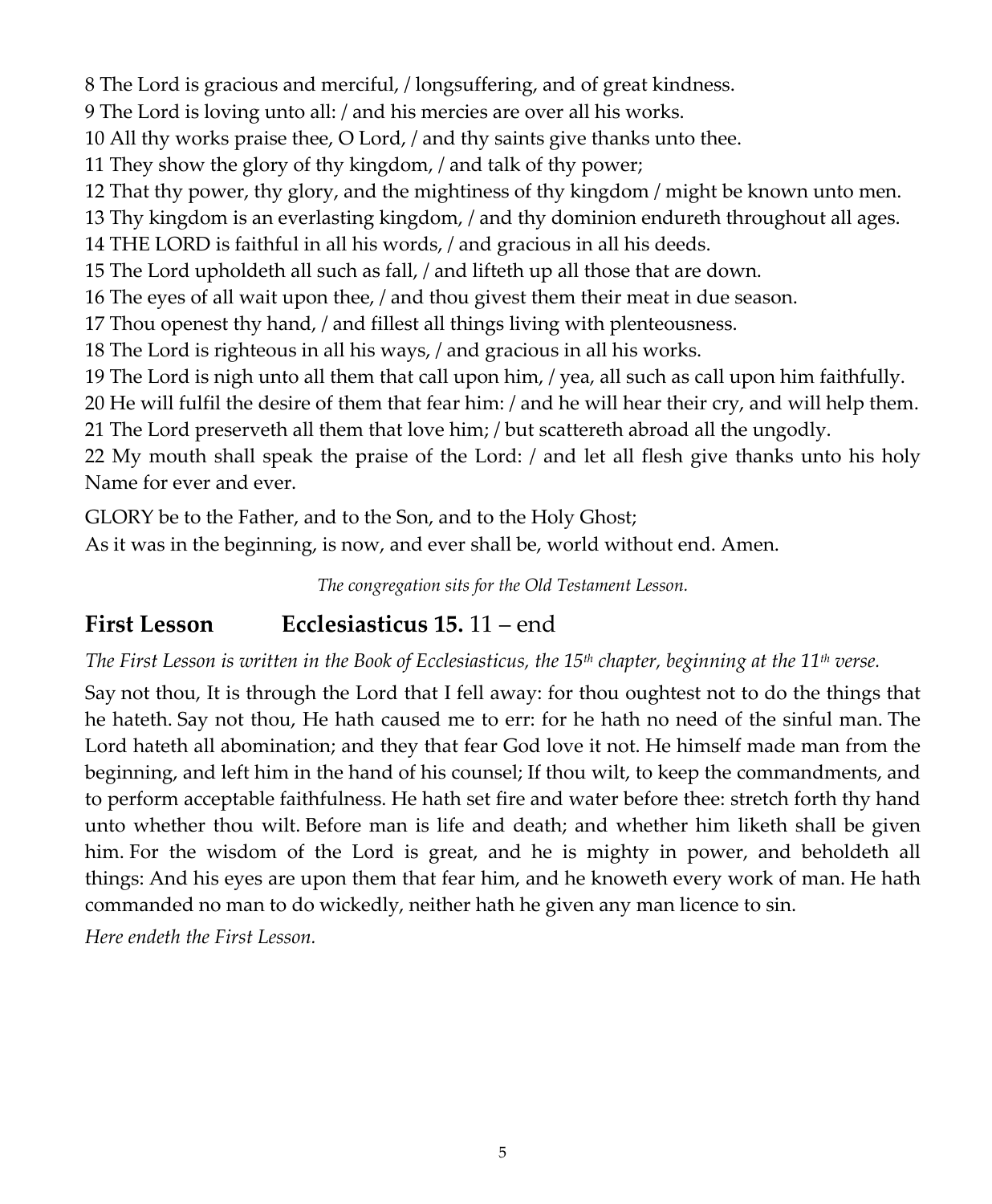## **Office Hymn** *Lucis Creator optime. MODE VIII*

3 Lest, sunk in sin, and whelmed with strife, they lose the gift of endless life; while thinking but the thoughts of time, they weave new chains of woe and crime.

2 Whose wisdom joined in meet array the morn and eve, and named them day: night comes with all its darkling fears; regard thy peopleʹs prayers and tears.

4 But grant them grace that they may strain the heavenly gate and prize to gain: each harmful lure aside to cast, and purge away each error past.

5 O Father, that we ask be done, through Jesus Christ, thine only Son; who, with the Holy Ghost and thee, doth live and reign eternally.

*Words: Latin 6<sup>th</sup>* century, translated by J. M. Neale (1818-1866)

*The congregation stands for the Magnificat.*

## **Magnificat** The Evening Service in G by C. V. STANFORD (1852‐1924)

MY soul doth magnify the Lord, and my spirit hath rejoiced in God my Saviour.

For he hath regarded the lowliness of his handmaiden.

For behold, from henceforth all generations shall call me blessed.

For he that is mighty hath magnified me; and holy is his Name.

And his mercy is on them that fear him throughout all generations.

He hath showed strength with his arm; he hath scattered the proud in the imagination of their hearts.

He hath put down the mighty from their seat, and hath exalted the humble and meek.

He hath filled the hungry with good things; and the rich he hath sent empty away.

He remembering his mercy hath holpen his servant Israel;

As he promised to our forefathers, Abraham and his seed for ever.

GLORY be to the Father, and to the Son, and to the Holy Ghost;

As it was in the beginning, is now, and ever shall be, world without end. Amen.

*The congregation sits for the New Testament Lesson.*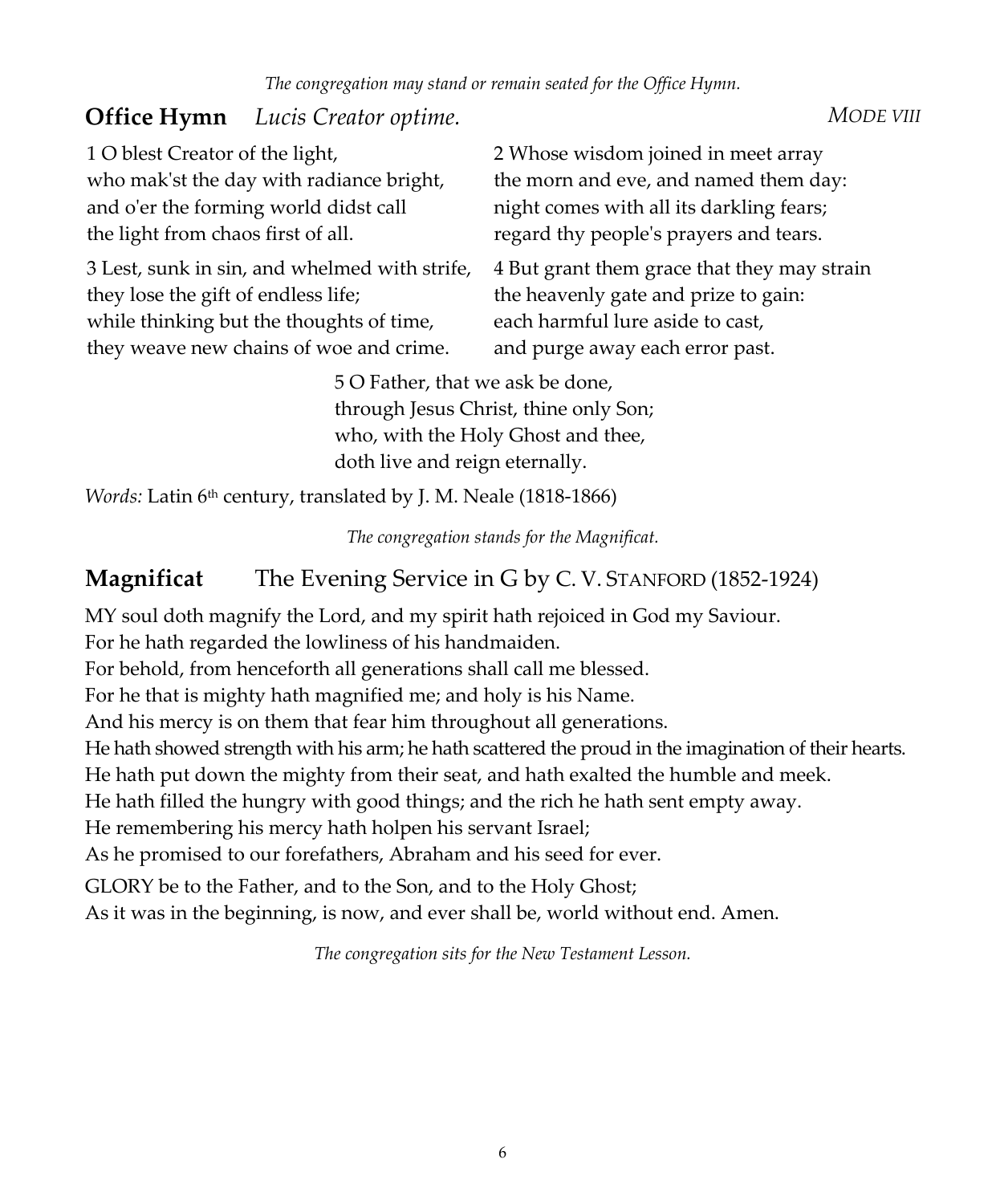#### **Second Lesson Matthew 21.** 12 – 32

The Second Lesson is written in the Gospel According to St. Matthew, the 21<sup>st</sup> chapter, beginning at the *12th verse.*

And Jesus went into the temple of God, and cast out all them that sold and bought in the temple, and overthrew the tables of the moneychangers, and the seats of them that sold doves, And said unto them, It is written, My house shall be called the house of prayer; but ye have made it a den of thieves. And the blind and the lame came to him in the temple; and he healed them. And when the chief priests and scribes saw the wonderful things that he did, and the children crying in the temple, and saying, Hosanna to the son of David; they were sore displeased, And said unto him, Hearest thou what these say? And Jesus saith unto them, Yea; have ye never read, Out of the mouth of babes and sucklings thou hast perfected praise? And he left them, and went out of the city into Bethany; and he lodged there. Now in the morning as he returned into the city, he hungered. And when he saw a fig tree in the way, he came to it, and found nothing thereon, but leaves only, and said unto it, Let no fruit grow on thee henceforward for ever. And presently the fig tree withered away. And when the disciples saw it, they marvelled, saying, How soon is the fig tree withered away! Jesus answered and said unto them, Verily I say unto you, If ye have faith, and doubt not, ye shall not only do this which is done to the fig tree, but also if ye shall say unto this mountain, Be thou removed, and be thou cast into the sea; it shall be done. And all things, whatsoever ye shall ask in prayer, believing, ye shall receive. And when he was come into the temple, the chief priests and the elders of the people came unto him as he was teaching, and said, By what authority doest thou these things? and who gave thee this authority? And Jesus answered and said unto them, I also will ask you one thing, which if ye tell me, I in like wise will tell you by what authority I do these things. The baptism of John, whence was it? from heaven, or of men? And they reasoned with themselves, saying, If we shall say, From heaven; he will say unto us, Why did ye not then believe him? But if we shall say, Of men; we fear the people; for all hold John as a prophet. And they answered Jesus, and said, We cannot tell. And he said unto them, Neither tell I you by what authority I do these things. But what think ye? A certain man had two sons; and he came to the first, and said, Son, go work to day in my vineyard. He answered and said, I will not: but afterward he repented, and went. And he came to the second, and said likewise. And he answered and said, I go, sir: and went not. Whether of them twain did the will of his father? They say unto him, The first. Jesus saith unto them, Verily I say unto you, That the publicans and the harlots go into the kingdom of God before you. For John came unto you in the way of righteousness, and ye believed him not: but the publicans and the harlots believed him: and ye, when ye had seen it, repented not afterward, that ye might believe him.

*Here endeth the Second Lesson.*

*The congregation stands for the Nunc Dimittis and the Apostles' Creed.*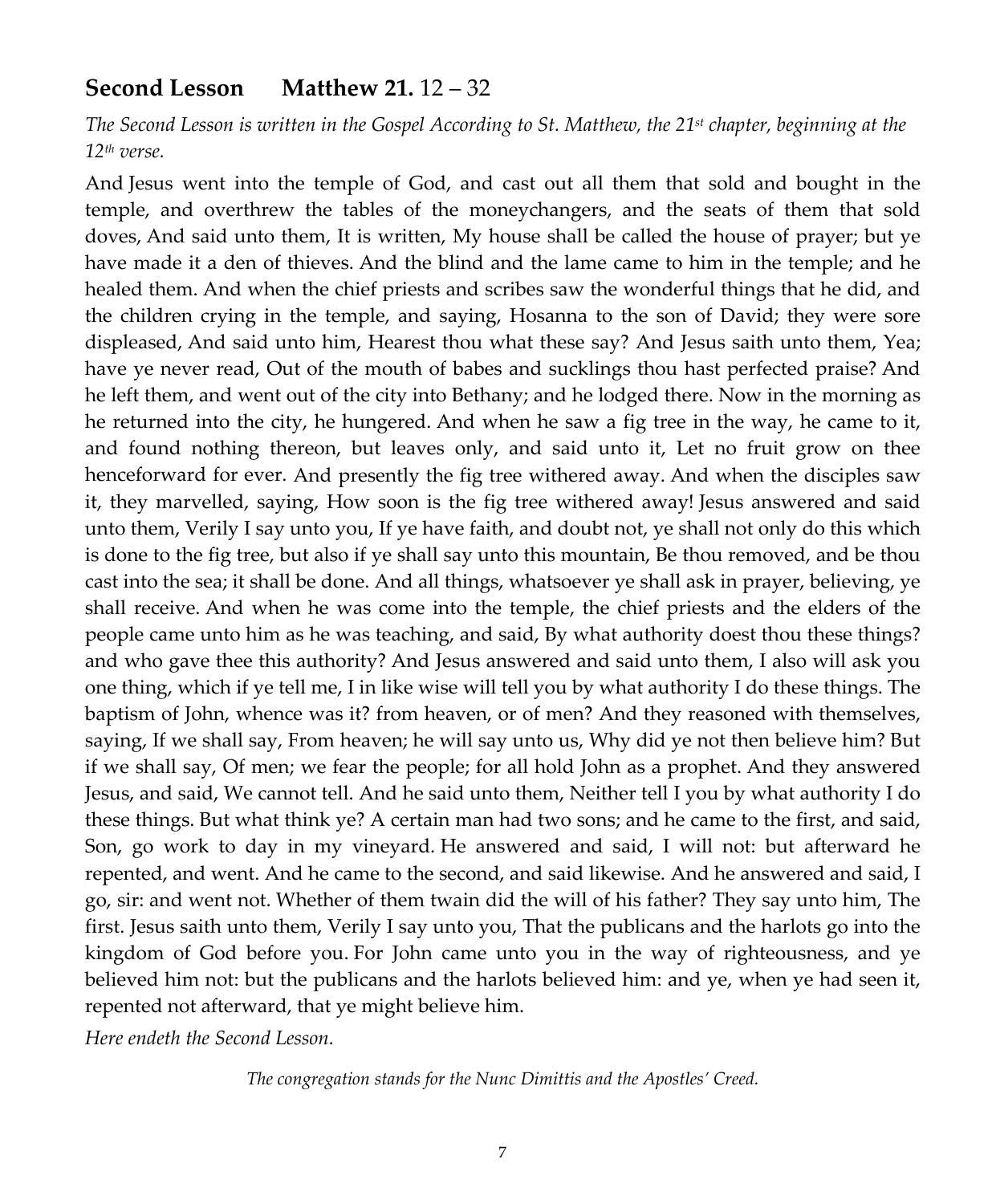## **Nunc Dimittis** The Evening Service in G by STANFORD

LORD, now lettest thou thy servant depart in peace, according to thy word. For mine eyes have seen thy salvation, which thou has prepared before the face of all people; To be a light to lighten the Gentiles, and to be the glory of thy people Israel.

GLORY be to the Father, and to the Son, and to the Holy Ghost;

As it was in the beginning, is now, and ever shall be, world without end. Amen.

#### **Apostles' Creed**

I BELIEVE in God the Father Almighty, Maker of heaven and earth:

 And in Jesus Christ his only Son our Lord, Who was conceived by the Holy Ghost, Born of the Virgin Mary, Suffered under Pontius Pilate, Was crucified, dead, and buried: He descended into hell; The third day he rose again from the dead; He ascended into heaven, And sitteth on the right hand of God the Father Almighty; From thence he shall come to judge the quick and the dead.

 I believe in the Holy Ghost; The holy Catholic Church; The Communion of Saints; The Forgiveness of sins; The Resurrection of the body, And the Life everlasting. Amen.

**Mutual Salutation** Mutual **Mutual Salutation** WM. SMITH OF DURHAM

| Precentor:            | <b>Choir:</b>               |  |
|-----------------------|-----------------------------|--|
| The Lord be with you; | And with thy spirit.        |  |
|                       | The congregation kneels.    |  |
| Let us pray.          | Lord, have mercy upon us.   |  |
|                       | Christ, have mercy upon us. |  |
|                       | Lord, have mercy upon us.   |  |

#### **The Lord's Prayer**

OUR Father which art in heaven, Hallowed be thy Name, Thy kingdom come, Thy will be done, on earth as it is in heaven. Give us this day our daily bread; And forgive us our trespasses, As we forgive them that trespass against us; And lead us not into temptation, But deliver us from evil. Amen.

#### **Versicles & Responses** WM. SMITH OF DURHAM

| Precentor:                              | Choir:                                            |
|-----------------------------------------|---------------------------------------------------|
| O Lord, show thy mercy upon us;         | And grant us thy salvation.                       |
| O Lord, save the Queen;                 | And mercifully hear us when we call upon thee.    |
| Endue thy Ministers with righteousness; | And make thy chosen people joyful.                |
| O Lord, save thy people;                | And bless thine inheritance.                      |
| Give peace in our time, O Lord;         | Because there is none other that fighteth for us, |
|                                         | but only thou, O Lord.                            |
| O God, make clean our hearts within us; | And take not thy Holy Spirit from us.             |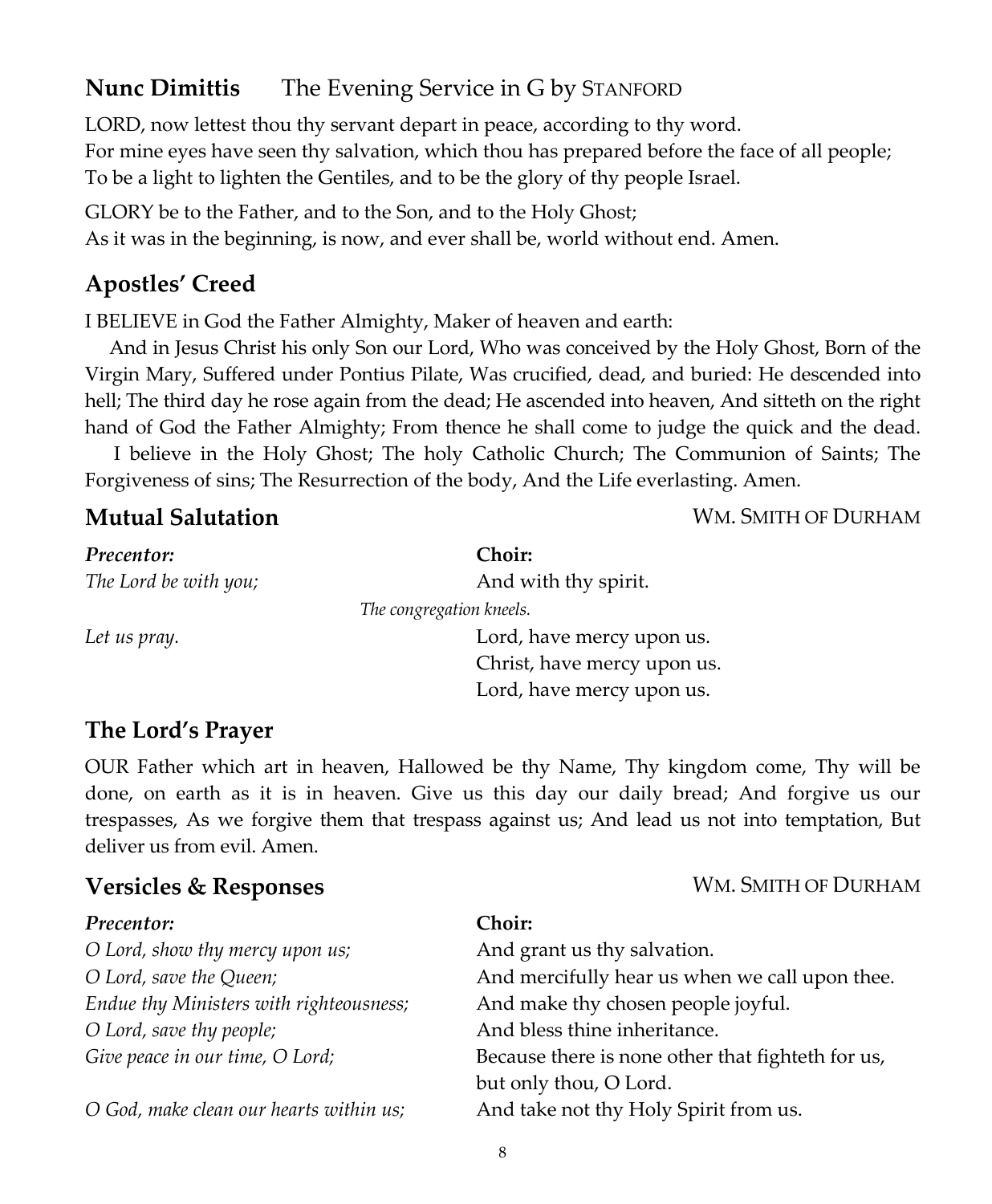## **Collects**

O LORD, we beseech thee, absolve thy people from their offences; that through thy bountiful goodness we may all be delivered from the bands of those sins, which by our frailty we have committed. Grant this, O heavenly Father, for Jesus Christ's sake, our blessed Lord and Saviour. Amen. (Trinity 24)

O GOD, from whom all holy desires, all good counsels, and all just works do proceed: Give unto thy servants that peace which the world cannot give; that our hearts may be set to obey thy commandments, and also that by thee we being defended from the fear of our enemies may pass our time in rest and quietness; through the merits of Jesus Christ our Saviour. *Amen*.

Lighten our darkness, we beseech thee, O Lord; and by thy great mercy defend us from all perils and dangers of this night; for the love of thy only Son, our Saviour Jesus Christ. *Amen*.

*The congregation sits.*

## **The Investiture of New Choristers and Head Boy**

*Choristers:* Lewis Affleck, Gerasimos Delorey, Lucas Tang, JingBo Jacob Tu *Head Boy:* Wyn Burkhart

#### **THE PRESENTATION**

*Standing at the altar rail with the choristers to be admitted, the Choir Director says:*

Reverend Chaplain, I have found these boy candidates to have sufficient understanding of the correspondence of the harmony of the cosmos with that of the soul, the role of music in all religions, the history of music in giving praise to God in the universal Christian Church, the function of music in the various Christian traditions, and its particular expression in the Anglican tradition, to be admitted as full choristers of Capella Regalis Men and Boys Choir.

#### **THE EXAMINATION**

*The Priest, addressing the Candidates, shall say:*

DEARLY beloved, who desire to be admitted to the Office of *Chorister* in this choir, will you try faithfully and reverently to execute the duties of your Office to the best of your ability, as unto the Divine and not unto men?

*Answer.* **I will, the Lord being my helper.**

*Priest.* Will you strive to live in accordance with the sacred trust of voice and song?

#### *Answer.* **I will, the Lord being my helper.**

*Priest.* May God guide and bless you in the exercise of this sacred gift of Song, that your praises may reach heaven itself and carry with it the hearts of many.

Remember well that what you sing with your lips you believe in your hearts, and what you believe in your hearts, you practice in your lives, and may God grant you grace so to worship and serve on earth, that the praises you sing may echo eternally among the redeemed in heaven. *Amen.*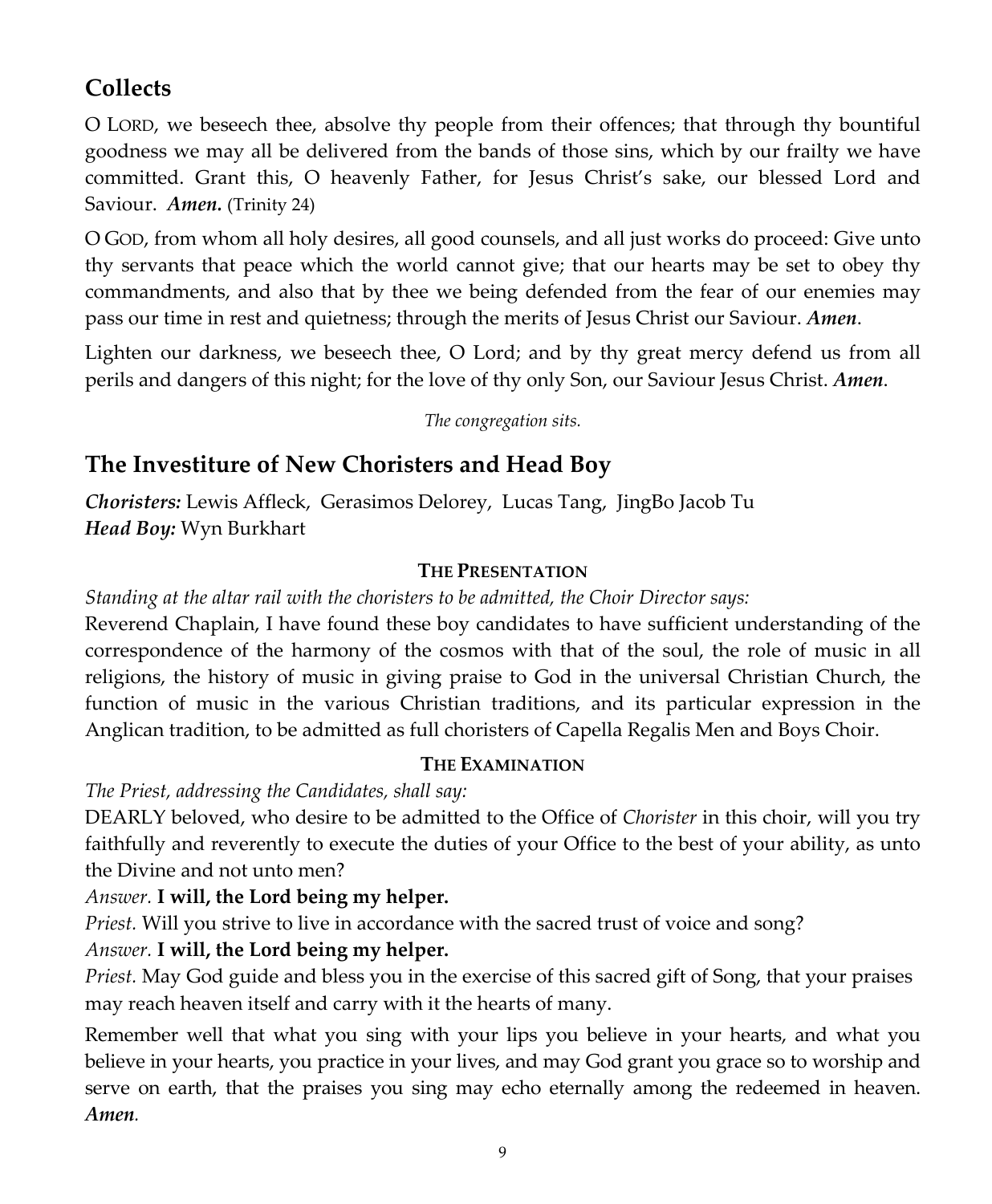#### **THE ADMISSION AND INVESTITURE OF CHORISTERS**

THE LESSON*.* Colossians 3:16. *(Read by the Choir Director)*

LET the word of Christ dwell in you richly in all wisdom; teaching and admonishing one another in psalms and hymns and spiritual songs, singing with grace in your hearts to the Lord. And whatsoever ye do in word or deed, do all in the name of the Lord Jesus, giving thanks to God the Father by him.

The choristers remain at the altar rail as the Choir Director places the surplice on each new Chorister. *The Priest then addresses each one, saying:*

*N.\_\_\_,* I admit you to Capella Regalis Men & Boys Choir, in the name of the Father, and of the Son, and of the Holy Ghost. *Amen.*

#### **THE INVESTITURE OF THE HEAD BOY**

*The Priest then addresses the candidate, saying:*

*N.\_\_\_,* I invest you as Head Boy of Capella Regalis Men & Boys Choir, with the responsibilities inherent in this position of leadership, in the name of the Father, and of the Son, and of the Holy Ghost. *Amen.*

*The Choir Director places the medallion on the new Head Boy.*

*Priest:* O come, let us sing unto the Lord;

#### *People:* **Let us heartily rejoice in the strength of our salvation.**

*Priest:* Let us pray.

O GOD, who didst inspire thy servant David both to write songs, and to appoint singers for thy worship; Give thy grace to the Choristers of thy Church, that speaking together in psalms, and hymns, and spiritual songs, they may sing and make melody in their hearts to thee; through Jesus Christ our Lord. *Amen.*

## **Anthem** O Where Shall Wisdom Be Found? W. BOYCE (1711-1779)

O where shall wisdom be found? And where is the place of understanding? Man knoweth not the price thereof; neither is it found in the land of the living. The depth saith, It is not in me: and the sea saith, It is not with me. It cannot be gotten for gold, neither shall silver be weighed for the price thereof. No mention shall be made of coral, or of pearls: for the price of wisdom is above rubies. Whence then cometh wisdom? and where is the place of understanding? Seeing it is hid from the eyes of all living. God understandeth the way thereof, and He knoweth the place thereof. For He looketh to the ends of the earth, And seeth under the whole heav'n; To make the weight for the winds; and he weigheth the waters by measure. When He made a decree for the rain, and a way for the lightning of the thunder: Then did He see it, and declare it; He prepared it, yea, and searched it out. And unto man He said, Behold, the fear of the Lord, that is wisdom; and to depart from evil is understanding.

*Words:* Job 28: 12–15, 18, 20–21a, 23‐28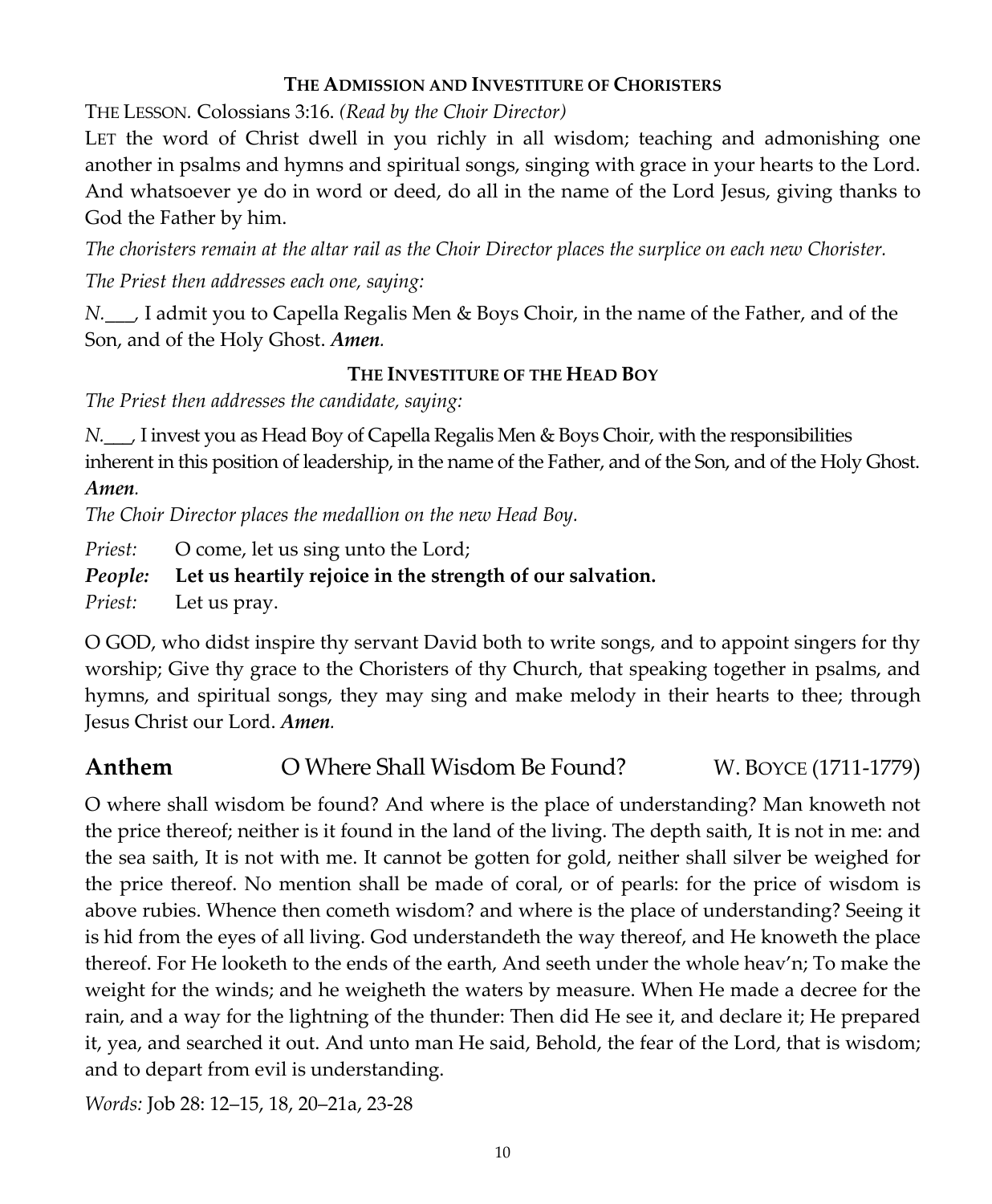## **Prayers**

## **Prayer of Saint John Chrysostom and the Grace**

ALMIGHTY God, who hast given us grace at this time with one accord to make our common supplications unto thee; and dost promise that when two or three are gathered together in thy Name thou wilt grant their requests: Fulfil now, O Lord, the desires and petitions of thy servants, as may be most expedient for them; granting us in this world knowledge of thy truth, and in the world to come life everlasting. *Amen*.

THE grace of our Lord Jesus Christ, and the love of God, and the fellowship of the Holy Ghost, be with us all evermore. *Amen*.

*The congregation stands for the Closing Hymn.*

## **Closing Hymn** Angel‐Voices, Ever Singing *ANGEL‐VOICES*

| 1 Angel-voices, ever singing,         | 2 Yea, we know that thou rejoicest   |
|---------------------------------------|--------------------------------------|
| round thy throne of light,            | o'er each work of thine;             |
| angel-harps, forever ringing,         | thou didst ears and hands and voices |
| rest not day nor night;               | for thy praise design;               |
| thousands only live to bless thee     | artist's craft and music's measure   |
| and confess thee, Lord of might!      | for thy pleasure all combine.        |
| 3 In thy house, great God, we offer   | 4 Honour, glory, might, and merit    |
| of thine own to thee;                 | thine shall ever be,                 |
| and for thine acceptance proffer,     | Father, Son, and Holy Spirit,        |
| in humility,                          | blessed Trinity!                     |
| hearts and minds and hands and voices | Of the best that thou hast given,    |
| in our choicest psalmody.             | earth and heaven render thee.        |

*Words:* Francis Pott (1832‐1909) *Music:* E. G. Monk (1819‐1900)

*An offering will be taken to support the educational programs of Capella Regalis. Please visit www.capellaregalis.com for information on how to make a tax‐deductible donation.*

**Voluntary** Toccata (from *Suite Gothique*) L. BOËLLMANN (1862‐1897)

Next Sunday November 21st at 4 p.m. the Cathedral choir will sing Evensong for the Eve of St. Cecilia. There will be no 'Sundays at Four' service on November 28<sup>th</sup>. On Sunday December 5<sup>th</sup> at 4 p.m. the *Cathedral Choir will present their annual "Advent Procession with Carols".*